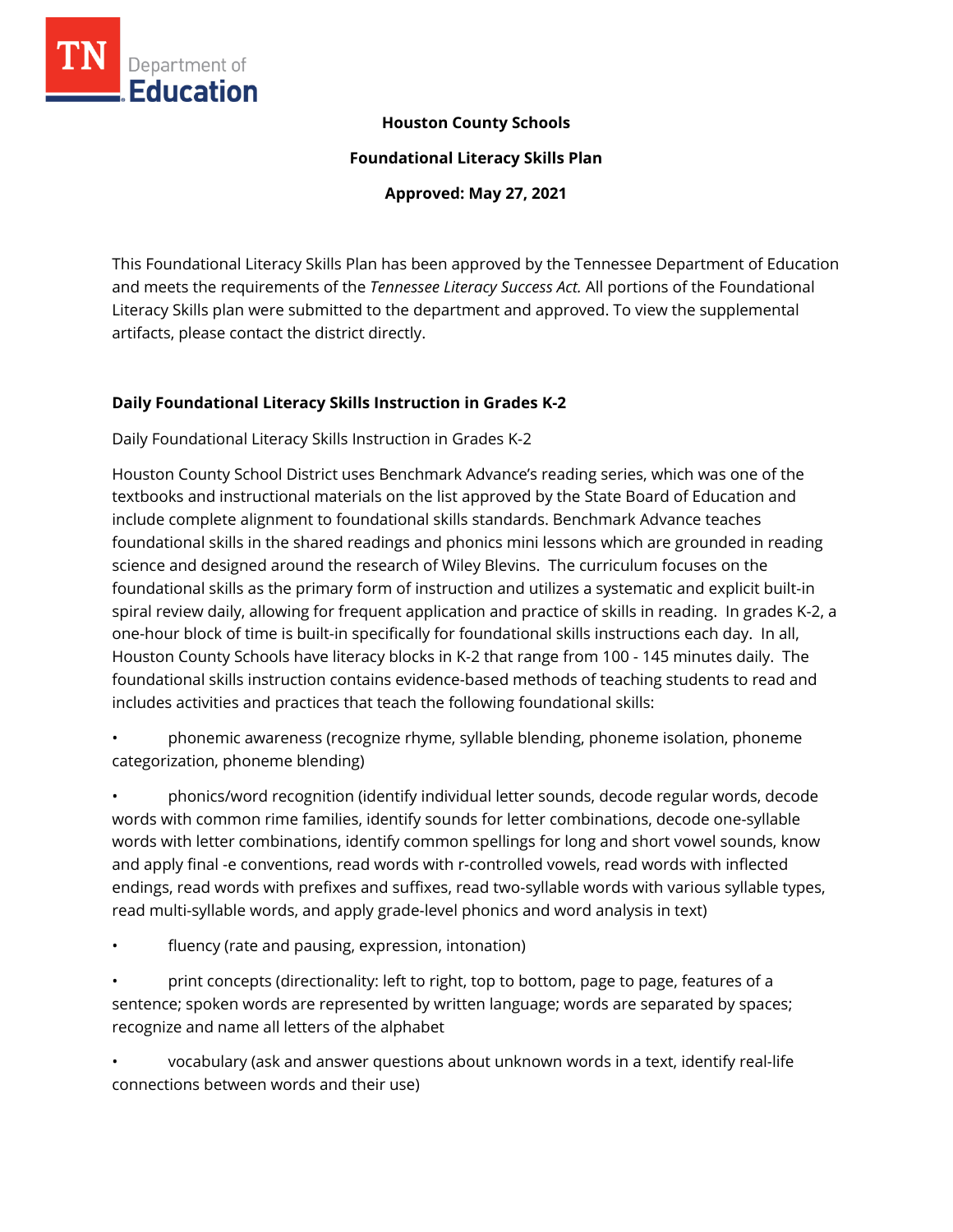Department of Education

The scope and sequence is sequential, however; understanding that students need four to six weeks of review, Benchmark's curriculum spirals in order to ensure students have the opportunity to review, practice, and apply their learning.

## **Daily Foundational Literacy Skills Instruction in Grades 3-5**

Daily Foundational Literacy Skills Instruction in Grades 3-5

Our district adopted Benchmark Advance's reading series, which was one of the textbooks and instructional materials on the list approved by the State Board of Education and includes complete alignment to the foundational skills standards. Benchmark Advance utilizes an integrated literacy block for grades three through five which is grounded in the science of reading research as well as the research of Wiley Blevins. In grades 3-5 a 50 minute block of time is built into the literacy block to meet the evidence based approach to applying foundational skills within daily lessons. In all, Houston County Schools have literacy blocks in 3-5 that range from 95 - 85 minutes daily. In grades 3-5 the foundational skills lessons morph into word study lessons, or how words work. These lessons begin by teaching phonics to support intermediate readers decode multisyllabic words. They also explicitly teach lessons on prefixes and suffixes, Greek and Latin root words, as well as morphology and the six syllable types. Students learn a specific skill and then apply it to a familiar text in a mini lesson. Grammar, spelling, and writing skills are embedded within lessons rather than in isolation. Collectively, all of the lessons include components for building knowledge; additionally within the lessons fluency, vocabulary, and comprehension skills are embedded rather than taught in isolation to ensure continuity, cohesion, and connection.

## **Approved Instructional Materials for Grades K-2**

Benchmark - K-5 Advance

## **Approved Instructional Materials for Grades 3-5**

Benchmark - K-5 Advance

## **Universal Reading Screener for Grades K-5. This screener complies with RTI<sup>2</sup>and Say Dyslexia requirements.**

Universal Reading Screener for Grades K-5

Renaissance Learning's STAR Early Literacy is our universal screener for grades K-1 and STAR Reading is our universal screener for grades 2-5 for benchmarking and progress monitoring and is on the state approved list. STAR Early Reading and STAR Reading comply with RTI2 and Say Dyslexia requirements. The screeners are used to assess reading at the beginning, middle, and end of the year for grades K-5.

## **Intervention Structure and Supports**

Intervention Structure and Supports

At the beginning of the year, all students are given a universal screener (STAR Early Reading or STAR Reading) to determine which students have a significant reading deficiency or are at-risk. The school's Data Team reviews the screener results as well as any classroom performance, TCAP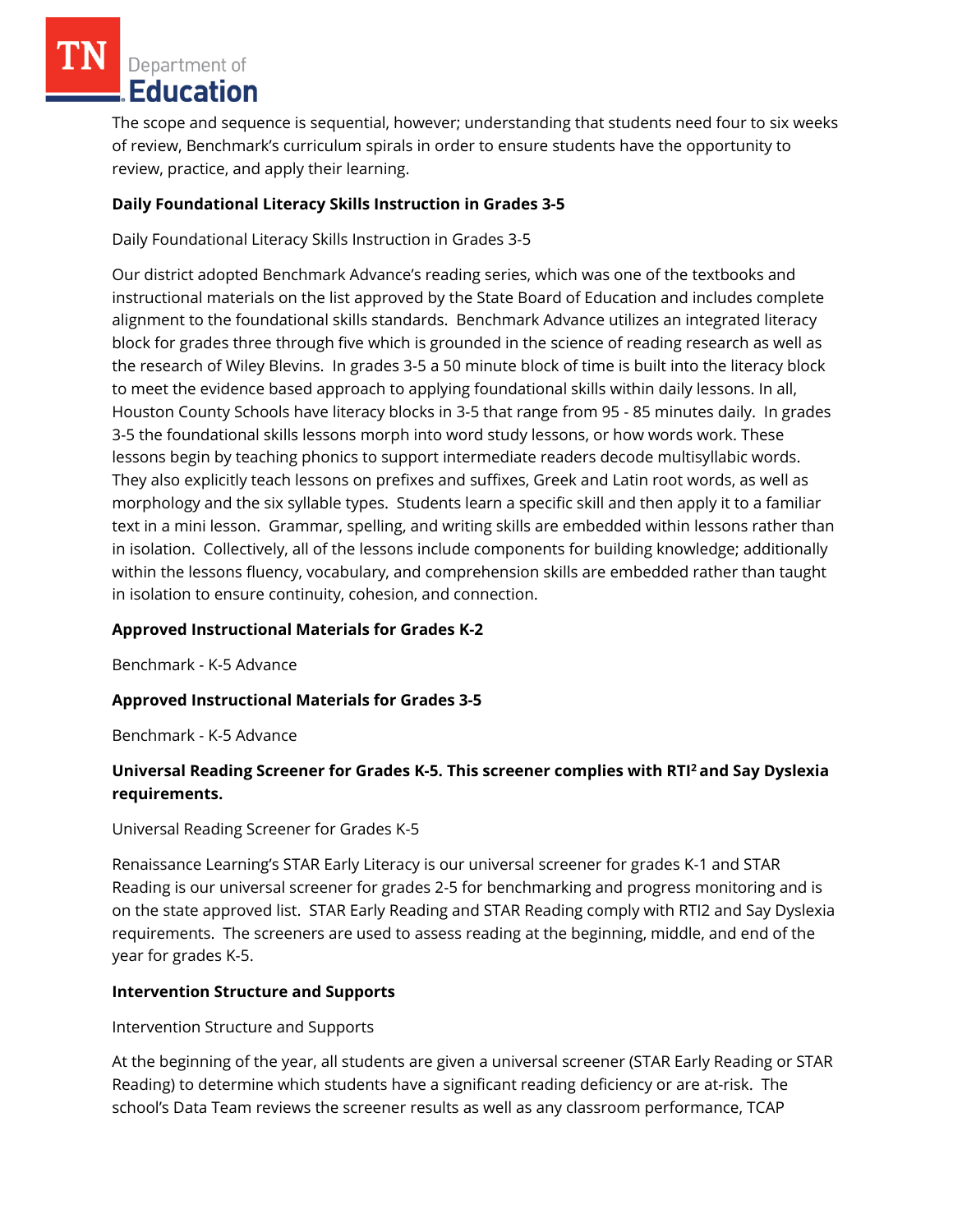Department of Education

results, prior intervention outcomes, and teacher observation data available for each student to determine which students score between the 0-25th percentile. Those students demonstrating need are classified as in need of Tier II or Tier III instruction. Students are then placed in small groups and provided daily specific research-based interventions based on their individual skill deficit needs.

Students who are placed in Tier III receive the most intensive interventions and explicit instruction in their area of deficit in small groups daily and are progressed monitored every two weeks. Students who are placed in Tier II receive interventions and explicit instruction in their area of deficit in small groups daily and are also progress monitored every two weeks.

As noted on both elementary schools' master schedules, intervention takes place daily during a grade-level time set aside specifically for RTI2. We use the Lexia program (both online and printable lessons), various skill-based activities, letter naming, letter sounds, phoneme segmenting, word reading fluency, passage reading fluency, or reading comprehension based upon individual student needs, as well as book studies with the 4th/5th graders. We have the Wilson Reading program available, if needed, for Tier III students who do not make progress with our other supports. The other supports are utilized with both Tier II and Tier III just at different levels, extended time, etc. We are very student specific in our skill-based activities.

Our school-based data teams meet every 4 to 4.5 weeks to evaluate student data and determine their progress. The team makes a collective decision to either continue the intervention, change the intervention, or change Tier placement altogether.

## **Parent Notification Plan/Home Literacy Reports**

#### Parent Notification Plan/Home Literacy Reports

Houston County schools notify parents in grades K-5 if their child is "at-risk" for or has a significant reading deficiency (as evidenced by students scoring in the 0-25th percentile) immediately after the schools complete the fall universal screening. Students' scores are communicated in parent-friendly language that provides a clear explanation of student skill gaps and the depth and extent of student needs. The parents are told what intervention their student will receive and the amount of time each day the student will receive services. This is coupled with a description of the importance of being able to read by the end of 3rd grade.

The district defines how students are assessed and what a "significant reading deficiency" means. Parents are notified of their child's progress, or lack of progress, after the first 4 ½ week data team meetings. In the parent notifications/communication, data teams note the intervention(s) and any changes being made if the child is not showing sufficient progress as evidenced by progress monitoring and universal screening data as well as recommended activities (that do not require purchased resources) that will support students in the area of deficit (activities are not tailored by child, but . These communications go out to parents who have students in grades K-3 three times a year and are shared in grades 4 and 5 annually.

In addition to the above, our Benchmark Advance curriculum contains parent letters that outline the foundational skills and knowledge domains for the coming units. These letters help families support